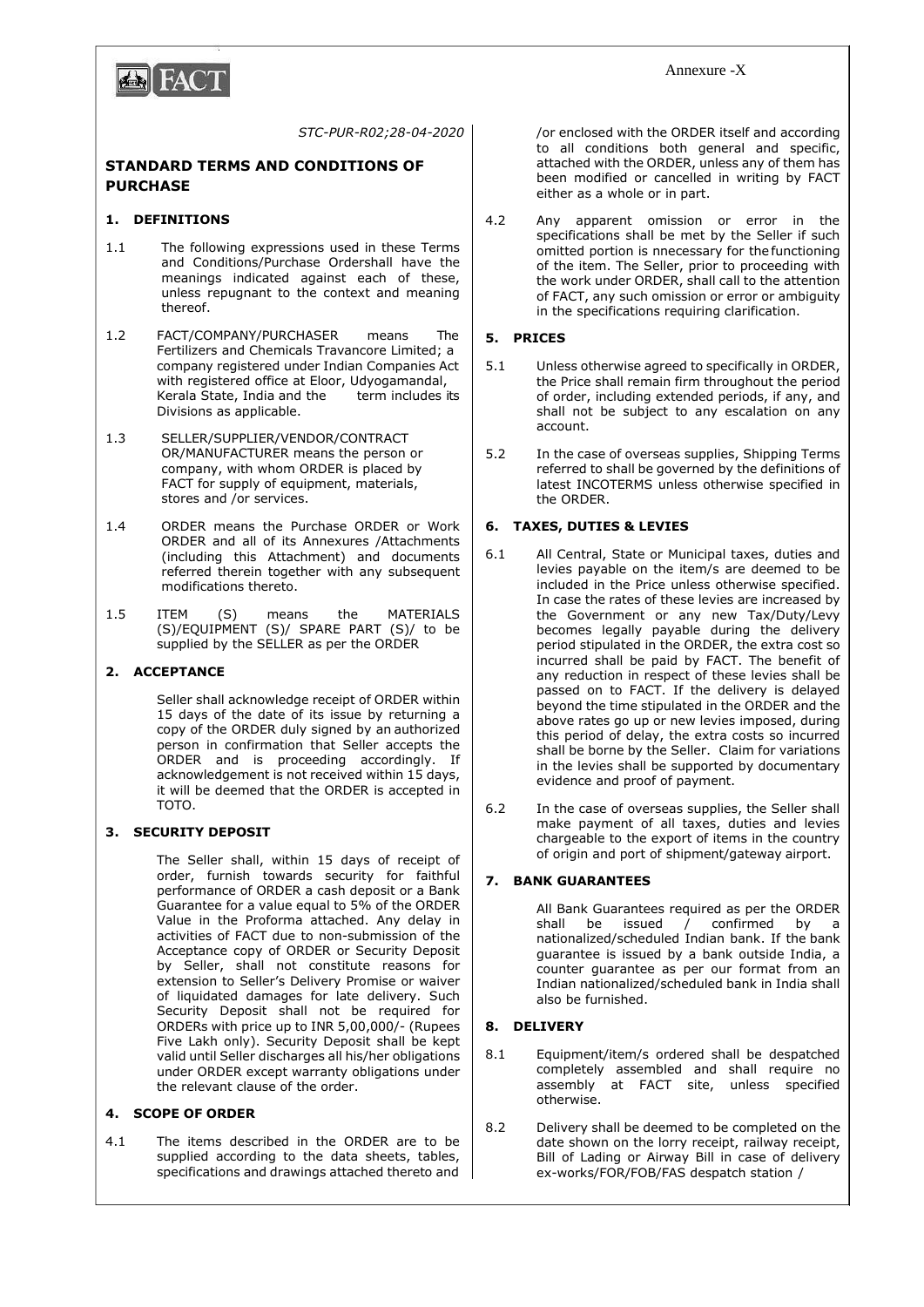

#### seaport / gateway airport.

ORthe date of arrival of consignment at destination or date of receipt of despatchdocuments endorsed in favour of FACT, whichever is later, in case of delivery at destination

#### **9. DELAY IN DELIVERY/LIQUIDATED DAMAGES**

- 9.1 Time is the essence of this contract and the delivery period mentioned in this ORDER shall be strictly adhered to.
- 9.2 If SELLER fails to deliver the equipment and materials covered under ORDER within the delivery time stipulated therein, liquidated damages at the rate of half of one percent (0.5%) of the total Price of ORDER / value of the items which are delayed per week or part thereof subject to a maximum of seven and one half percent (7.5%) of the total price of the ORDER shall be payable by SELLER. Such liquidated damages shall be deducted from Seller's invoices and/or any other payments due to the SELLER. This is without prejudice to Art.11.0.0 below.
- 9.3 Even if supplies are made on time, but Installation & Commissioning gets delayed due to reasons attributable to vendor, then Liquidated Damages (as per relevant clauses of Terms and Conditions of Purchase and Terms and Conditions of Erection & Commissioning) will be applicable for the total order value shown in ORDERs. Also, if supplies get delayed but Erection & Commissioning activity is completed in time and within the total delivery schedule stipulated for supply and erection & commissioning, then Liquidated Damages shall not be applicable.

#### **10. PERFORMANCE WARRANTY**

- 10.1 The equipment /spare parts /materials supplied shall be brand new and the Seller shall guarantee that all items shall perform in accordance with the specifications and to be free of all defects in design, material and workmanship. Should any item not perform as intended or should the design, material or workmanship prove defective within a period of twelve (12) months from the date of putting the item into operation or eighteen (18) months from the date of dispatch, whichever is earlier, and the Seller shall be notified thereof, the Seller shall promptly, at his own expense, correct the deficiency so that the item performs in accordance with ORDER specifications. If the Seller fails to take proper corrective action to repair or replace the item within a reasonable time (as decided by FACT) of FACT's notice, FACT shall be free to take such corrective action at the Seller's risk and cost.
- 10.2 In the event of any rectification / replacement, the warranty shall be extended to cover a period of twelve months in operation from the date of such rectification / replacement.
- 10.3 Spare parts supplied shall be perfectly interchangeable with those originally installed in the equipment. Since the interchangeability can normally be checked by FACT only at the time when the spares are used, the Seller shall

guarantee the interchangeability without time limit, provided that no modifications have been carried out to the equipment or the spare part without the Seller's prior written permission.

10.4 Even if relevant drawings are approved and/or the item(s) is/are cleared during pre-despatch inspection by FACT, the Seller is not absolved of his responsibility to ensure that the items supplied comply strictly with requirements of the ORDER and FACT shall be free to point out any defect till the warranty period is over.

#### **11. DEFAULT**

- 11.1 In the event of any default by Seller to comply with any of the provisions or requirements of the ORDER, FACT shall have the right to terminate / cancel the ORDER with or without notice and without prejudice to any other rights, options, or remedies FACT may have. In the event of such termination /cancellation of the ORDER, FACT shall be entitled to arrange for the procurement of items from alternative suppliers at the risk and cost of the Seller. The waiver of one default shall not be considered as an automatic waiver of any other default.
- 11.2 Any failure by FACT at any time or from time to time to enforce or require strict observance and performance of any of the terms of the ORDER or to exercise any rights herein shall not constitute a waiver of such terms and conditions or rights and shall not affect or impair same or the rights any time to avail of the same.

#### **12. SUSPENSION AND TERMINATION**

- 12.1 FACT reserves the right to suspend the ORDER in whole or in part by written notice to Seller at any time prior to despatch of item/s by Seller. On receipt of notice of suspension from FACT, Seller shall immediately stop all activities related to ORDER. On receipt of notice removing the suspension Seller shall re-commence the execution of the ORDER and complete it as per the terms of the ORDER, provided that the delivery period specified in ORDER shall be extended corresponding to the period of suspension including reasonable remobilisation period. If period of suspension exceeds six (6) months, ORDER shall be deemedto have been terminated under Clause 12.2 below unless otherwise agreed to.
- 12.2 Reasonable termination expenses in connection with termination of ORDER shall be as mutually agreed.
- 12.3 However, the above Clauses 12.1 and 12.2 shall not be applicable in case of termination by FACT due to default by Seller.

#### **13. EXPEDITING**

When deemed necessary by FACT, this ORDER shall be subject to physical expediting by representatives of FACT or of agents nominated for the purpose, who shall be granted access to any and all parts of Seller's or Seller's subsuppliers; plants involved in manufacture of items covered by ORDER. Expediting performed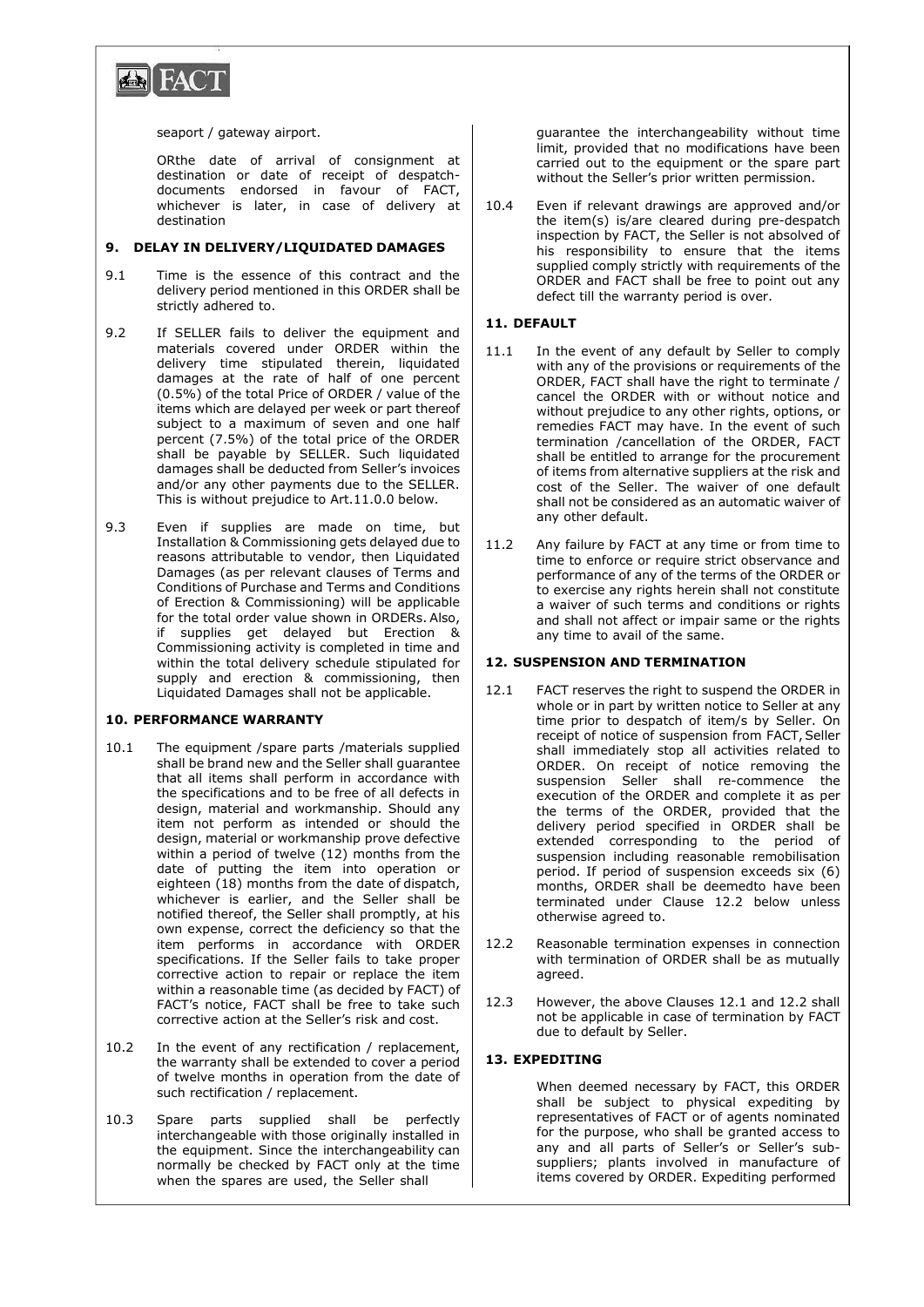

by such representative/agent shall in no way relieve the Seller of delivery obligations under the terms of ORDER.

## **14. OFFICIAL INSTITUTION TESTING**

Seller shall ensure the prompt execution of all approval steps and/or tests made by official institutions, if required in connection with equipment and materials covered under ORDER and the installation thereof. Seller shall be held responsible for any delay in the approval or testing phase as well as for any delay in the submission of necessary certificates. Delay on the part of the above institution will not be considered a reason for extension of delivery period. All expenses related to such official testing shall be to Seller's account.

#### **15. INSPECTION**

- 15.1 Items supplied shall be subject to inspection and testing as per Codes, Standards and Procedures that are required to ensure quality of material / item/s as specified in the ORDER. Seller shall arrange such inspection in Seller's shop. Any and all expenses incurred in connection with test, with preparation of reports and with analysis issued by qualified laboratories shall be to Seller's account.
- 15.2 If pre-despatch inspection is specified in the ORDER, representative of FACT shall be granted access to any and all parts of Seller's / subsupplier's plant(s). Seller shall notify FACT at least 15 working days in advance of the Scheduled date of inspection. Even if the item is cleared during pre-despatch inspection, the Seller is not absolved of his responsibility to ensure that the items supplied comply strictly with requirements of the ORDER.
- 15.3 Inspection waiver if granted shall not absolve the Seller of his responsibility to ensure that the items supplied comply strictly with requirements of the ORDER and shall not in any way impair FACT's right to reject non-conforming items or to avail of any remedies to which FACT is entitled.
- 15.4 Notwithstanding any inspection that may have been done at the Seller's site, final acceptance of items is subject to inspection at FACT site.

#### **16. PATENT INDEMNITY**

Seller hereby warrants that the use or sale of the items delivered under the ORDER does not infringe claims of any patent covering such items (to the extent the design for such items is not furnished by FACT) and the Seller agrees to be responsible for and to defend at its sole expense all suits and proceedings against FACT based on any such alleged patent infringement and to pay all costs, expenses on judgement and damages which FACT may have to pay or incur by reason of any such suit or proceedings and to secure the rights for FACT for the continued use of equipment.

## **17. INDEMNIFICATION**

The Seller hereby indemnifies and hold FACT harmless from all claims, losses, demands, causes of action or suits arising out of the services, labour, equipment and materials furnished by Seller under ORDER.

#### **18. FORCE MAJEURE**

- 18.1 Neither the PURCHASER nor the SELLER hereto shall be held responsible for any delay or failure to perform any or all the obligations under ORDER caused by Force Majeure. In such a case the time for performance or such obligations and the obligations of the other party to the extent that they are affected by such occurrence will be extended by such period as is duly justified. Notification of a circumstance of Force Majeure shall be given by fax/e-mail addressed to the other party within five (5) working days of its occurrence. This notice of Force Majeureshall be confirmed by a Registeredletter despatched within one (1) week, along with appropriate documentary evidence confirming the existence of a situation of Force Majeure.
- 18.2 For the purposes of this clause, Force Majeure means
- 18.2.1 War or hostilities
- 18.2.2 Riot or civil commotion
- 18.2.3 Earthquake, flood, tempest, lightning or other natural calamities, epidemics
- 18.2.4 Accident, fire or explosion not caused by willful negligence of Seller
- 18.2.5 Labour strikes or lockout exceeding ten (10) days in duration not caused by any deliberate act or indiscretion by Seller.
- 18.2.6 Law and Order Proclamation
- 18.3 However, should such a delay, even if due to reason of Force Majeure be protracted for more than three (3) months, FACT shall have the right to cancel ORDER at no charge to FACT and FACT shall be entitled to the reimbursement of any amount already paid to the Seller.

#### **19. SUBLETTING /ASSIGNMENT**

SUB-LETTING or assignment of whole or part of the order shall not be permitted except with the prior approval of FACT obtained in writing.

#### **20. APPLICABLE LAW AND SETTLEMENT OF DISPUTES**

- 20.1 This ORDER shall be subject to and shall in all respects be governed by Indian Law.
- 20.2 Except in the cases referred to in the Clause 20.3 below, if any dispute arises out of or relating to or in connection with this contract, between the Contractor and the Owner / FACT, the same shall be amicably settled through mutual discussions, failing which, the unresolved dispute(s) shall be referred to arbitration in accordance with the provisions of the Arbitration and Conciliation Act,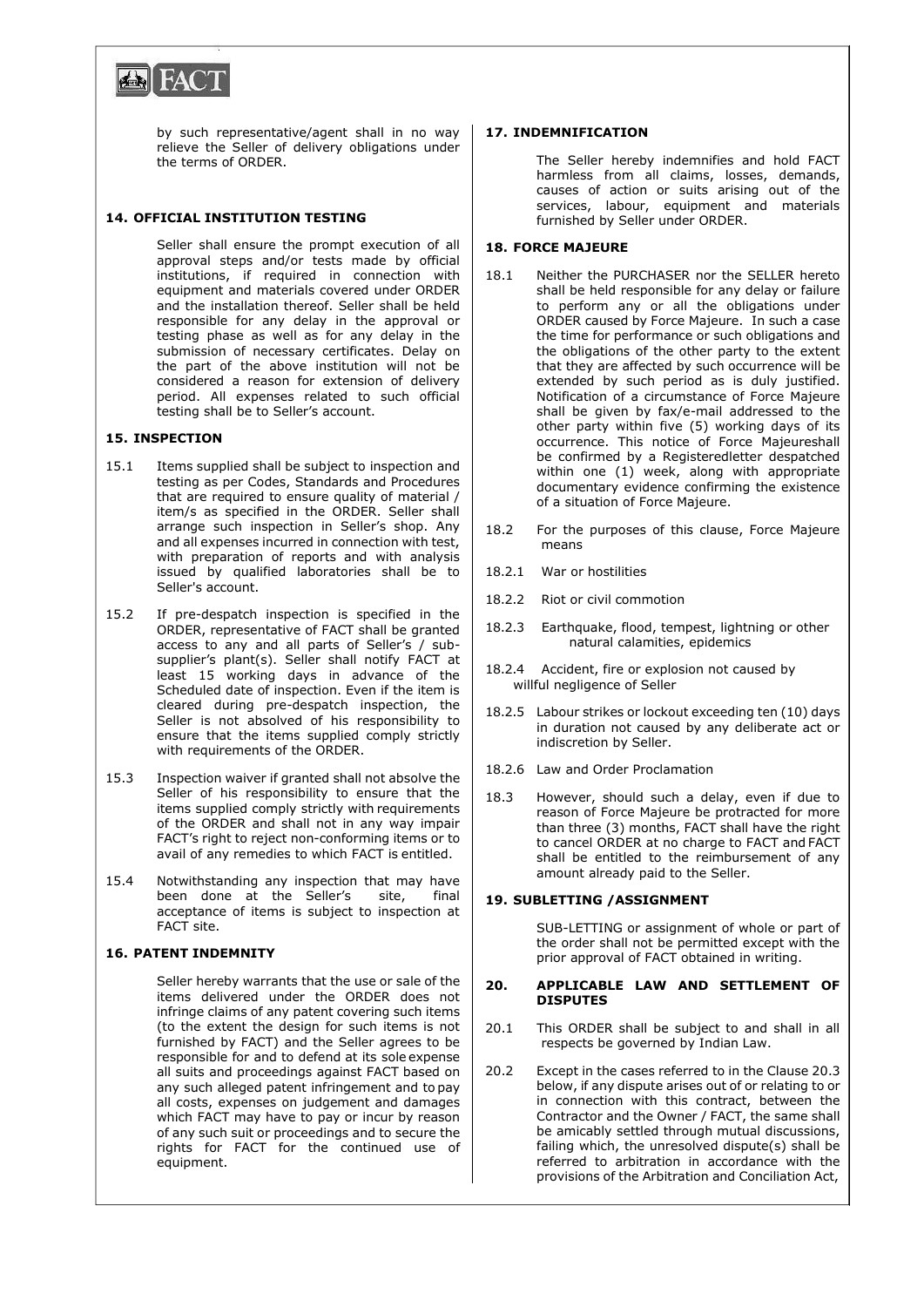

1996, as amended from time to time and number of Arbitrator shall be one. The venue of the Arbitration shall be at Ernakulam and proceedings shall be in English.

- 20.3 In the event of any dispute or difference relating to the interpretation and application of the provisions of this contract(s) between Central Public Sector Enterprises (CPSEs) / Port Trusts inter-se and also between CPSEs and Government Departments / Organizations (excluding disputes concerning taxation), such dispute / difference shall be taken up by either party for resolution through AMRCD (Administrative Mechanism for Resolution of CPSEs Disputes) as mentioned in DPE OM No.  $4(1)/2013$ -DPE(GM)/FTS-1835 22-05-2018.
- 20.4 Any legal proceedings relating to or in connection with this Contract shall be limited to the exclusive jurisdiction of the High Court of Kerala.

## **21. COMPLETE AGREEMENT**

The terms and conditions of this ORDER shall constitute the entire agreement between the parties hereto. Changes will be binding only if the amendments are made in writing and signed by an authorized representative of FACT.

#### **22. TRANSIT INSURANCE**

Unless otherwise agreed, transit insurance shall be arranged by FACT under FACT's open cover policy.

## **23. ORDER OF PRECEDENCE**

In case of any conflict between these STANDARD TERM AND CONDITIONS and the SPECIAL TERMS&CONDITIONS agreed to for a particular ORDER, the latter shall prevail to the extent applicable.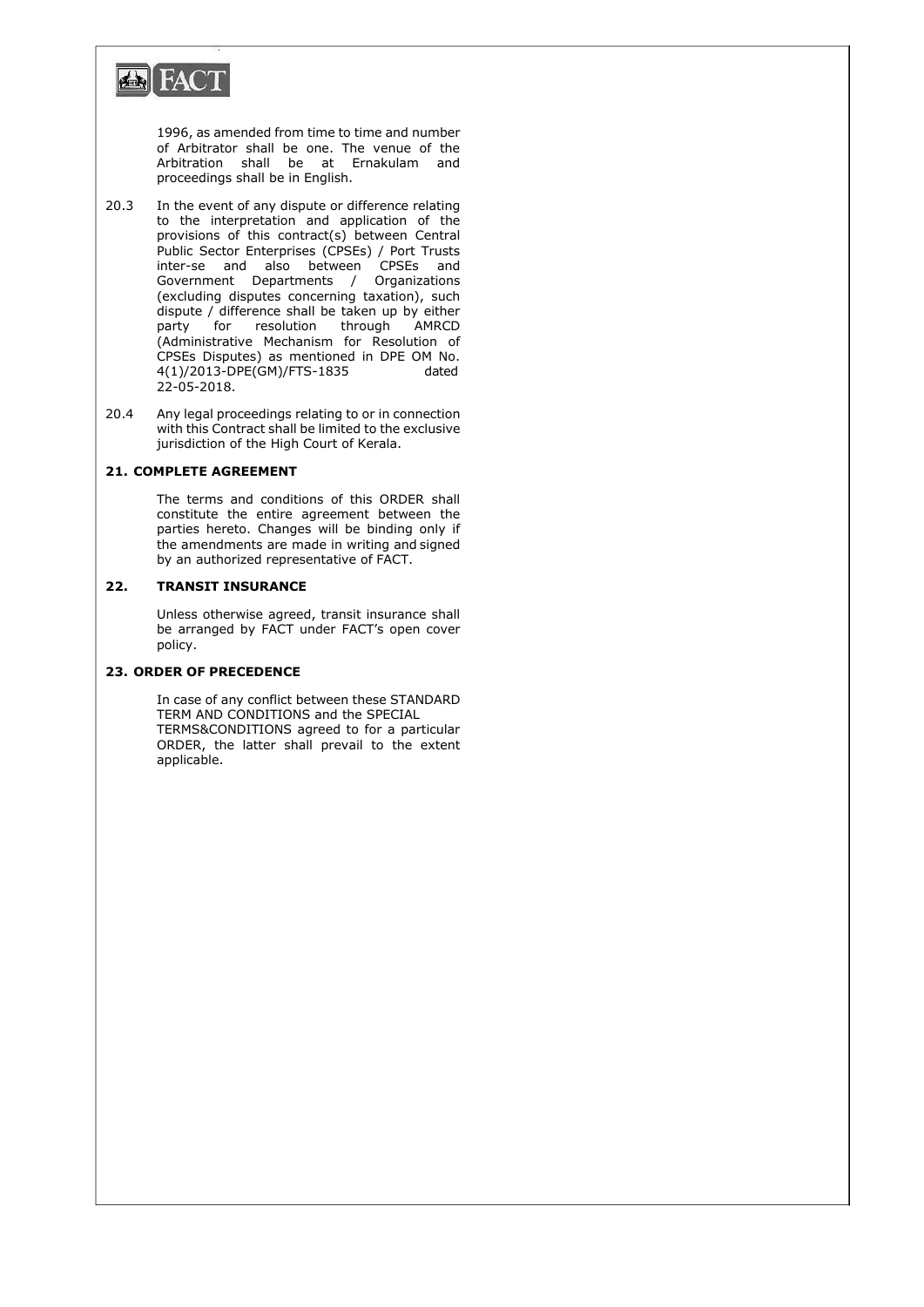

## *ITB-M-R03;27-11-2019*

# **INSTRUCTIONS TO BIDDERS**

1. Bidders shall study carefully the complete enquiry documents viz. Notice Inviting Tender, Technical Procurement Specifications, Pre-Qualification Criteria, Instructions to Bidders, Special Terms & Conditions of the Enquiry, Standard Terms and Conditions, Price Bid format, Bank Guarantee formats etc., as applicable to the Enquiry.

### **2. EARNEST MONEY DEPOSIT (EMD):**

2.1 EMD, if specified in the Enquiry / NIT, shall be remitted through RTGS / NEFT. UTR No. / payment receipt shall be submitted along with the Part-A of the bid. Details of Bank A/c for remittance of EMD are given below:

> Name of A/c Holder: Fertilisers And Chemicals Travancore Ltd.

| Account Type:   |           | Cash Credit         |
|-----------------|-----------|---------------------|
| Account No      | $\sim$ 10 | 57017844467         |
| IFS CODE        |           | SBIN0070158         |
| Name of Bank:   |           | State Bank of India |
| <b>Branch</b>   | ÷.        | Udyogamandal        |
| <b>District</b> | ÷.        | Ernakulam           |
| State           |           | Kerala.             |
|                 |           |                     |

- 2.2 Bids without EMD shall be rejected except in the following cases. EMD will be exempted for Govt. Depts./firms/public sector units / Startups recognised by Dept. of Industrial Policy & Promotion, GoI / MSE units registered under MSMED Act / firms registered under NSIC/Khadi Board etc. as per applicable govt. directives, on submission of valid documents in proof of the same.
- 2.3 If the bidder retracts from or without request of FACT revises his bid within the validity period of the bid, the EMD shall liable to be forfeited without prejudice to FACT"s other rights to claim damages.
- 2.4 EMD of the bidder whose bid is accepted and order / contract is awarded will be adjusted against Security Deposit (SD) to be remitted or refunded after the remittance of SD as per the terms and conditions of the Contract.
- 2.5 In case the bidder whose bid is accepted, fails to deposit the prescribed Security Deposit or fails to execute the agreement or fails to commence the execution of the work within the specified time, the contract issued to him is liable to be cancelled and the Earnest Money already deposited by the contractor shall be forfeited without any further reference to the contractor and alternative arrangements made at the risk and cost of the Contractor without prejudice to FACT"s other rights to claim damages
- 2.6 EMD of the unsuccessful bidders shall be refunded immediately after the contract is finalized.
- 2.7 No interest shall be paid on the EMD.

### **3. PRE-QUALIFICATION**

- 3.1 The bidders shall meet the pre-qualification criteria prescribed, if any, for the tender. The bids of such bidders who meet the pre-qualification criteria will only be considered for evaluation and ordering.
- 3.2 Bidders shall submit self-attested copies of supporting documents as specified in the enquiry, failing which such bidders are liable to be considered not meeting pre-qualification criteria and their bids will not be considered further for evaluation and ordering.
- 3.3 Except in the cases of items / services related to public safety, health, critical security operations and equipment etc., FACT at its discretion may relax the conditions of prior turnover and prior experience for Startups recognised by Dept. of Industrial Policy & Promotion (DIPP), subject to meeting quality and technical specifications, on furnishing copies of relevant certificates / documents in proof of the such recognition by DIPP.
- 3.4 FACT may relax conditions of prior turnover and prior experience with respect of Micro and Small Enterprises – MSEs (Ref Cl. 14.2.1 & 14.2.2 below), if specified in the enquiry / prequalification criteria for bidders, subject to meeting of quality and technical specifications.
- 4. The vendor shall confirm their adherence to technical specifications and other terms and conditions of the enquiry documents formingpart of this enquiry by furnishing duly filled in Compliance Statement. Deviations to the enquiry terms and conditions, if any, shall be specified therein.
- 5. Technical Brochures, if any, of all items quoted shall be attached along with the offer. Detailed instruction manuals should accompany supply of items.
- 6. The approximate weight and size of the offered items shall be indicated in the bid.
- 7. Transit insurance shall be in the scope of FACT, unless specified otherwise.
- 8. The payment term offered shall be as specified in the enquiry. Unless otherwise specified, the payment term shall be 100% after receipt and acceptance of the items at FACT Stores.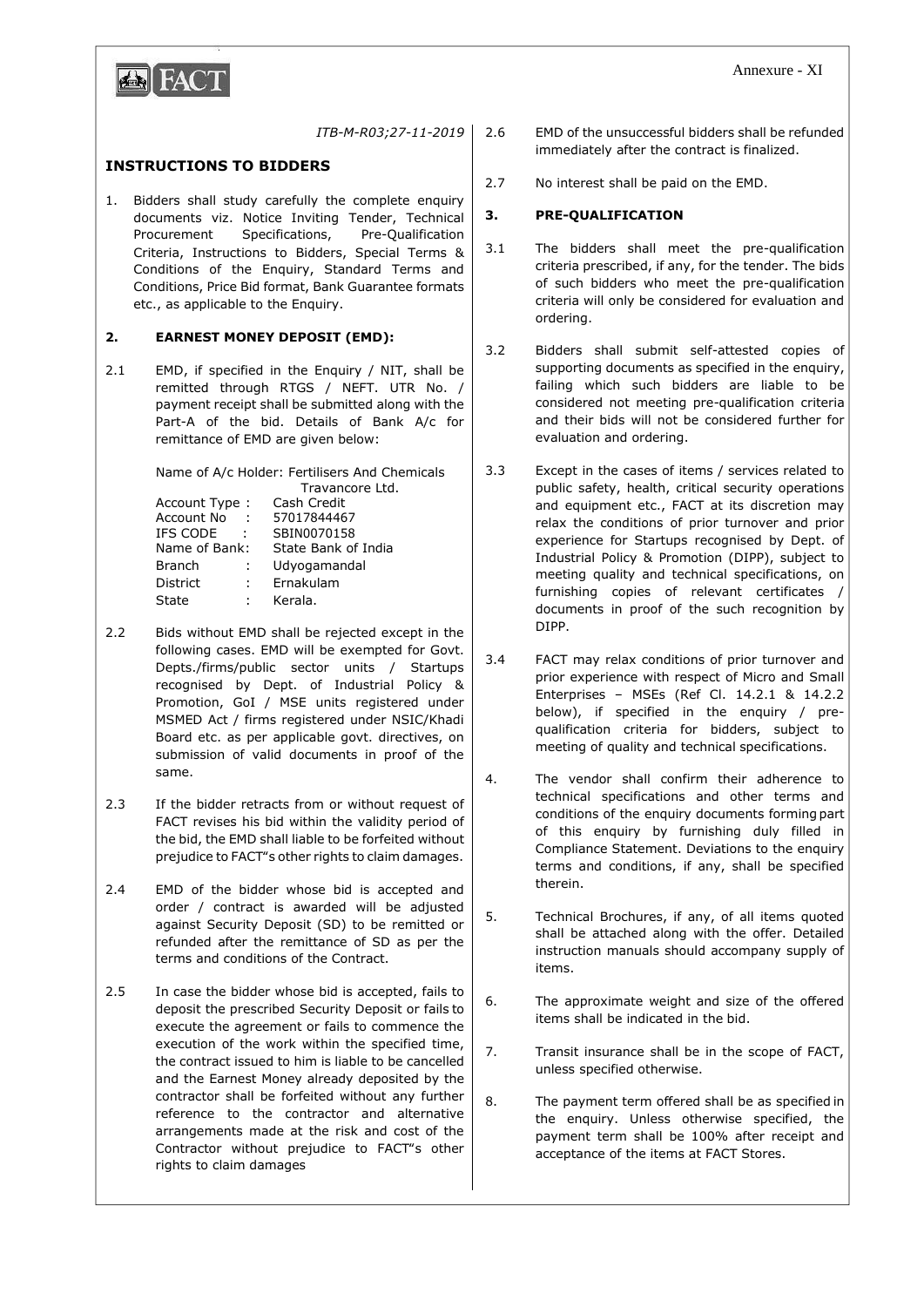

9. If the situation so warrants, the purchaser reserves the right to accept any part of the offer or portion of the quantity offered and the bidder shall supply the same at the rate quoted.

### **10. SUBMISSION OF BIDS**

- 10.1 Bids shall be submitted in two parts or in single part as specified in the Enquiry**.**
- 10.2 Bids shall be neatly typewritten or printed in English language, without any over writings.

### **10.3 TWO PART BIDDING**

Bids shall be submitted in two parts, if specified in the Enquiry, as follows:

#### **10.3.1 PART-A: PRE-QUALIFICATION cum TECHNO-COMMERCIAL BID.**

A sealed cover, supercribed "PART A - PRE-QUALIFICATION cum TECHNO-COMMERCIAL BID" with Enquiry No., Due Date and name and address of the bidder, which shall contain the following, as applicable, but **WITHOUT ANY MENTION OF THE PRICES:**

- i. EMD Instrument / claim for exemption with supporting documents.
- ii. Pre-qualification format duly filled in along with self-attested copies of supporting documents as specified in the enquiry or claim for exemption as per Cl. 3.3 above with supporting documents.
- iii. Techno-Commercial Offer.
- iv. Drawings, technical specifications, data sheets, catalogues/technical brochures etc. as per Enquiry, as applicable.
- v. Technical Check-List duly filled in.
- vi. Compliance Statement duly filled in.
- vii. UN-PRICED PRICE BID duly filling all relevant columns for P&F, taxes, duties and any other charges, as applicable, as percentage of the basic price quoted, but without mentioning prices. Against each line item the bidder shall mention "QUOTED" or "NOT QUOTED" as the case may be.

#### **10.3.2 Part-B: PRICE BID**

A sealed cover supercribed "PART B – PRICE BID" with Enquiry No., Due Date and name and address of the bidder, which shall contain Price Bid with all relevant information such as basic price, P&F, taxes, freight etc. as called for each line item.

- 10.3.3 The price bid shall be submitted strictly in the format, if any, attached with the enquiry, failing which the offer is liable to be rejected.
- 10.3.4 Please fill-in all the relevant fields. Blank fields in the price bid format shall be taken as that particular tax / duty / charge is not applicable or as included in the basic price. No claim afterwards will be entertained.
- 10.3.5 Bidders shall quote the unit prices strictly in the order of serial numbers and units as per the Price Bid. The rates of all applicable taxes/duties shall be clearly indicated. The Price Basis shall be indicated in Part-A and the break-up of all expenses shall be furnished in Part-B to facilitate evaluation. The prices shall be firm without any escalation on any account till the order is completely executed.

## **10.3.6 The prices shall be quoted only in Part B**

10.3.7 Part A and Part B with the appropriate markings as above shall be enclosed in an outer cover superscribed with Enquiry No., Due Date and name and address of the bidder.

## **10.4 SINGLE PART BIDDING**

Bids shall be submitted with all the documentsas specified in Part-A & Part B above in a single sealed envelope superscribed with Enquiry No., Due Date and name and address of the bidder.

- **10.5** The sealed envelope containing the bid shall be addressed to: **The Administrative Officer, PD Administrative Building, FACT Ltd., Udyogamandal P.O., Kochi, PIN 683501, Kerala, India. Phone: 0484 256 8330, 256 8630**
- **10.6** Timely submission of offers along with all the relevant documents online is the responsibility of the bidders. The **bids received at the above address after due date and time are liable to be rejected.**

## **11. GOODS & SERVICE TAX (GST)**

- 11.1 FACT"s provisional Id in the state of Kerala is 32AAACT6204C1Z2. The bidder shall furnish the following details in the offer:
- i. Place of supply
- ii. Address of the supplier billing the item if it is different from (i) above.
- iii. GST rates applicable for each item / service.
- iv. HSN / SAC codes applicable for each item / service.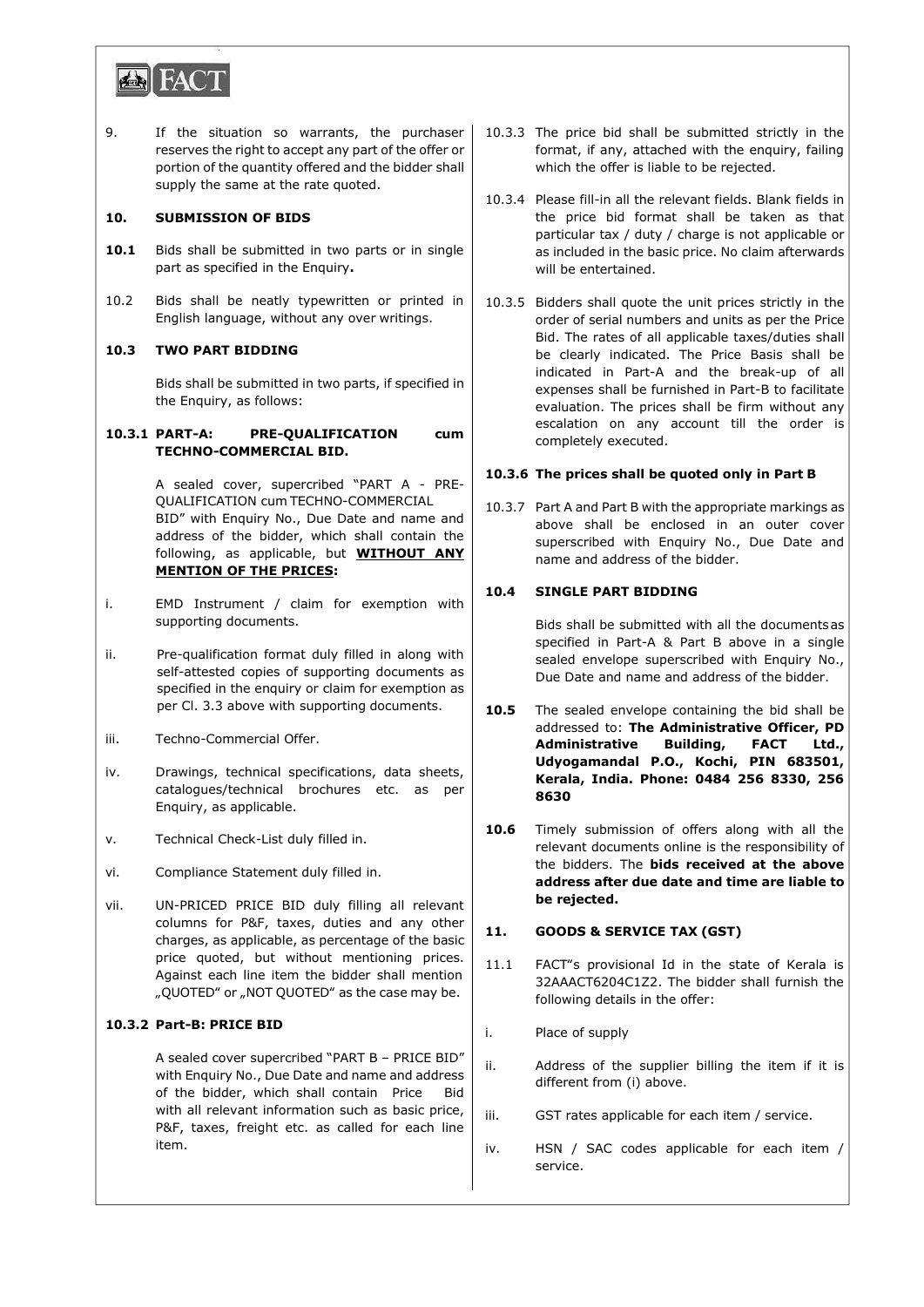

- 11.2 In the case of unregistered supplier, a declaration to that effect with reasons thereof shall be furnished.
- 11.3 In the event of an order, the seller shall
- i. submit GST compliant tax invoice to FACT along with supply and ensure uploading the same as per statute in the prescribed time limit and
- ii. file monthly returns in time enabling FACT to claim input tax credit.
- 11.4 GST charged by the supplier / contractor shall be released separately to the supplier / contractor only after filing of
- i. the outward supply details & the monthly return on GSTN portal by the supplier / contractor and
- ii. on matching the input tax credit to such invoice with the corresponding details of outward supply of the supplier / contractor.
- 11.5 In case FACT incurs any loss or liable for any interest, penalty etc. due to denial / reversal of such input tax credit in respect of the invoice submitted by the supplier / contractor, for the reasons attributable to the supplier / contractor, the same shall be recovered from the supplier / contractor.
- 11.6 Further in case FACT is deprived of the input tax credit due to any reason attributable to the supplier / contractor the same shall not be paid or recovered, if already paid to the supplier / contractor.

## **12. OVERSEAS VENDORS**

Overseas vendors shall note the following while quoting:

- 12.1 Vendor shall quote CFR Cochin (Kochi), India basis.
- 12.2 Shipping terms referred to shall be governed by the definitions of latest INCOTERMS.
- 12.3 Please mention the Country of Origin, location of works, shipping point(s) / port of shipment and Banker"s address in the offer.
- 12.4 Seller shall be responsible for all taxes, duties and levies chargeable to export of goods in the country of origin and / or upto Port of Shipment / Gateway Airport. All taxes and duties in India shall be borne by FACT, excluding those for free replacements due to short shipment / guarantee failure etc.
- 12.5 Agency commission, if any, shall be clearly indicated in the offer with full address of the

Indian Agent. The rate of agency commission, included or payable extra is to be clearly indicated in the offer and shall be shown separately in the Invoice also. Agency commission shall be paid in Indian Rupees.

## **13. BID OPENING**

- 13.1 The bids of all bidders (only Part-A in the case of two part bidding) who submit their Bid by the due date and time shall be opened at the office of the Central Bid Registration Cell (CBRC), PD Administrative Building on the specified bid opening date & time in the presence of the bidders who have submitted the bids against the enquiry or their authorised representatives present.
- 13.2 In the case of Two Part bidding, Part-B Price Bids of bidders whose Part-A bid is found acceptable based on pre-qualification and techno-commercial evaluation only will be opened on a subsequent date. Price bid opening date & time shall be intimated to the qualified bidders.

# 14. **PURCHASE PREFERENCE**:

14.1 FACT reserves the right to allow Purchase Preference to Public Sector Enterprises or any other firms as admissible under the existing Government Policy/rules.

# **14.2 MSE UNITS**

- 14.2.1 Firms registered under MSMED Act shall be extended benefits under public procurement policy for MSEs and such other provisions effected by GoI from time to time, as applicable, (hereinafter called "the Policy") including special benefits to MSE firms owned by SC/ST and women entrepreneurs, on furnishing relevant documents as proof.
- 14.2.2 When supply / service as per the tender is divisible in nature, MSEs quoting within the price band prescribed in the Policy shall be allowed to supply / execute a portion of the requirement as prescribed in the Policy, subject to conditions as mentioned in the Policy.
- 14.2.3 When supply / service as per the tender is nondivisible or non-splitable in nature, MSEs quoting within the price band prescribed in the Policy (in ascending order) may be awarded full / complete supply of total tendered value to such MSEs, subject to conditions as mentioned in the Policy.

## **14.3 MAKE IN INDIA**

14.3.1 Purchase preference shall be given to local suppliers in the manner specified in the latest Revision of Public Procurement (Preference to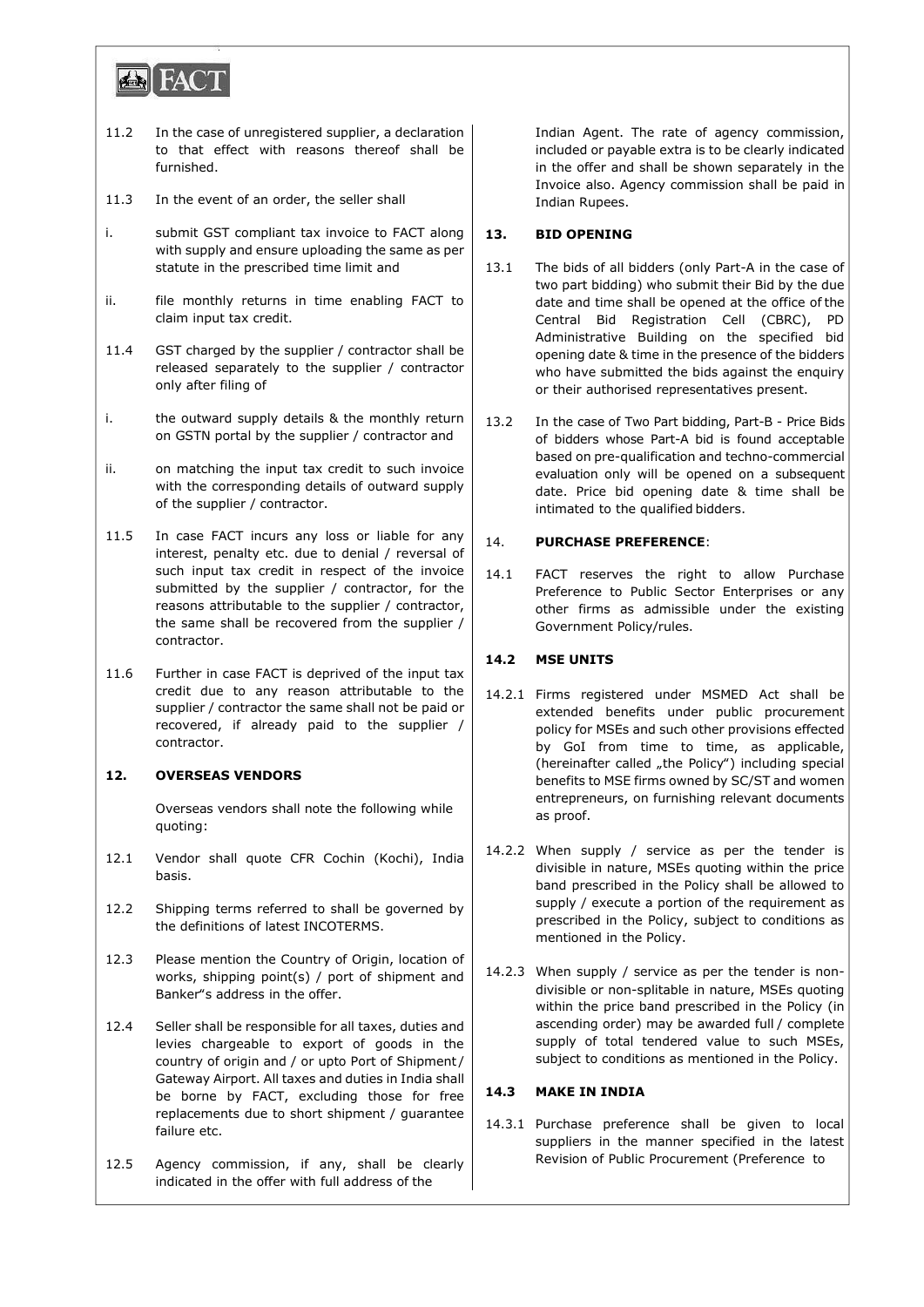

Make in India) Order 2017, and amendments thereto, subject to orders issued by Deptt. of Fertilisers, Govt. of India.

- 14.3.2 For the purpose of extending purchase preference as in Cl. 14.3.1 above, the minimum local content shall be 50% and margin of purchase preference shall be 20%, as defined in the above Orders, unless specified otherwise in the Enquiry.
- 14.3.3 To claim benefits under Make in India Order, the bidder shall provide self-certification or such other certificate(s) as prescribed in the Order, as applicable, that the item offered meets the minimum local content and shall give details of the location(s) at which the local value addition is made

### **15. DEVIATIONS:**

15.1 Bidders are requested not to deviate from enquiry terms & conditions as set out in the enquiry documents / enquiry, such as submission of security deposit, performance bank guarantee, delivery period and payment terms indicated in the enquiry. Offers with deviations in SD clause are liable to be rejected, unless specific exemption is available to any bidder by virtue of any valid govt. Notification / policy. Suitable price loadings shall be done as specified in the enquiry. No advance payment will be made.

### **16. STANDARDS:**

- 16.1 All the Bids and correspondence, including but not limited to drawings, bill of materials, spare parts list, lubrication requirements, instruction booklets, etc, shall be in English language only.
- 16.2 Bidders shall quote/supply only acceptable makes of equipment/items as indicated in the enquiry, wherever applicable.
- 16.3 Where a brand name with the phrase "Or Equal" has been used in the Enquiry, bidders may offer alternative equipment and materials, which have similar characteristics and provide performance and quality equal or superior to that of the specified brand. Supporting documentation shall be provided.
- 16.4 All weights and dimensions shall be in metric system only, unless otherwise specified in the enquiry documents.

## **17. BANK GUARANTEES:**

17.1 All Bank guarantees shall be submitted as per the relevant formats attached and shall be issued/confirmed by a nationalized / scheduled bank in India.

## **18. COMPLETION PERIOD:**

18.1 The bidder shall quote completion period for supply and commissioning of the equipment / system (if specified in the enquiry) within the delivery period as required as per the enquiry documents, reckoned from the date of placement of Letter of Intent / Order.

### **19. CONFORMITY:**

- 19.1 Bids must conform in all respects with the applicable Specifications, Drawings, Data Sheets, and the Terms and Conditions of this enquiry. Bidders must certify in the form of Compliance Statement that his bid complies with all Enquiry documents and Technical Specifications.
- 19.2 Bidders may offer alternate proposal (viz. his standard design), but in doing so, he must state all deviations and/or exceptions to the enquiry specification and the reasons thereof. However, FACT reserves the right to reject such alternate offers, without assigning any reasonwhatsoever.
- 19.3 Normally no deviations are accepted by FACT. If at all the bidder requires any deviations, the same shall be listed out specifically and enclosed with the enquiry as per Compliance Statement. Except for such deviations specifically listed out in the bid, all other terms and conditions in the enquiry form, drawings and Annexures shall be deemed to have been accepted by the bidder.

#### **20. EVALUATION OF QUOTATION**

- 20.1 Unless otherwise specified, the items / quantity in this tender are divisible in nature. i.e. price evaluation and comparison will be done item-wise and orders may be placed on more than one vendor, subject to technical and commercial feasibility, considering economy, user requirement and / or statutory obligations such as purchase preference to MSEs, purchase preference as per Make in India order etc.
- 20.2 Landed cost of items to be supplied including mandatory spares, operational spares and accessories services, etc. as specified in the enquiry, are considered for determining the L1 bidder. (Landed cost inter - alia, includes taxes, duties, freight, P&F charges, inspection charges and any other additional charges to FACT"s account)
- 20.3 All bids shall be compared in Indian Rupees. In case bids are in foreign currency (applicable to foreign bidders) the exchange rate as on the date of price bid opening will be considered for comparison.
- 20.4 Terms of payment: Interest charges shall be